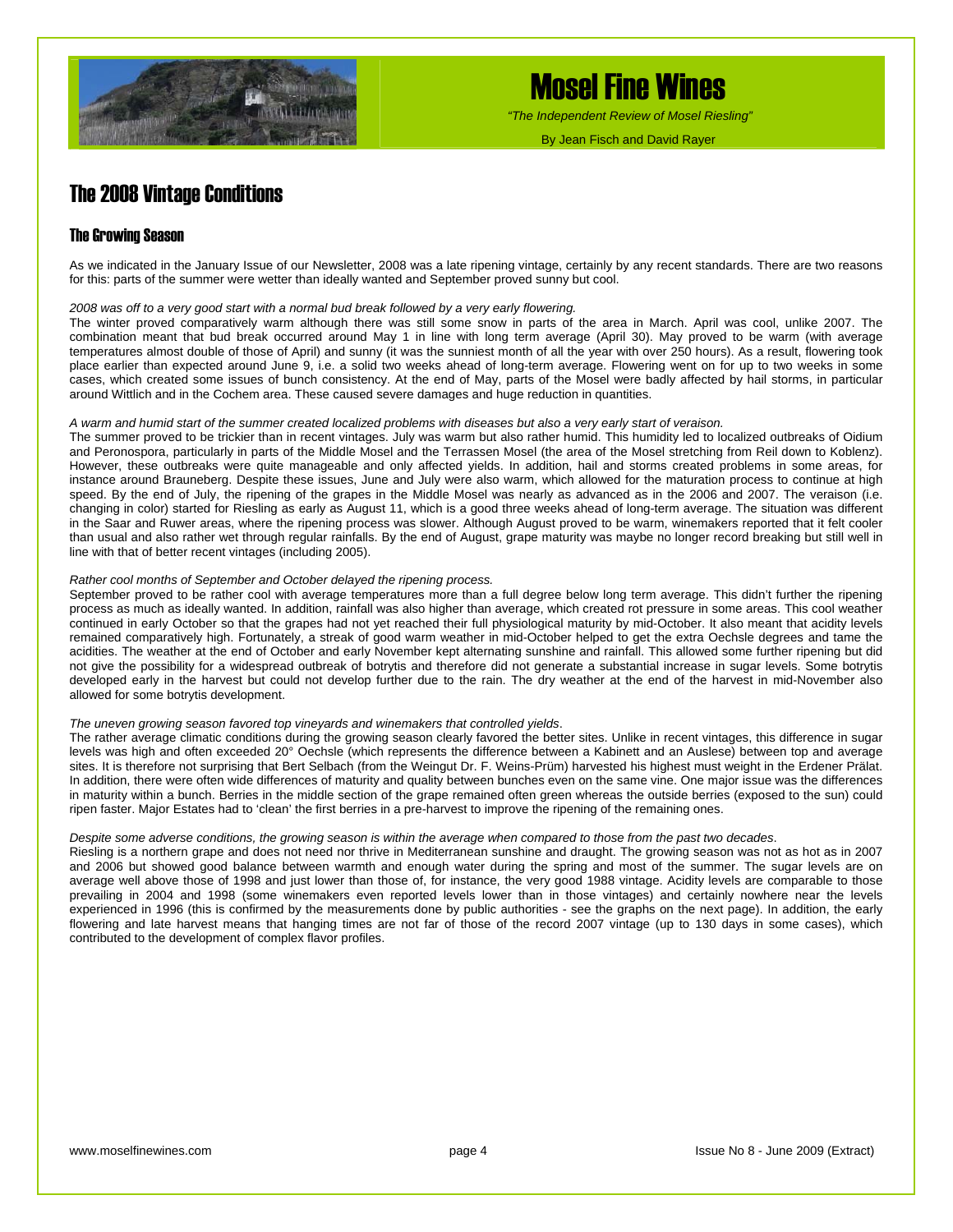

# Mosel Fine Wines

 *"The Independent Review of Mosel Riesling"*

By Jean Fisch and David Rayer





**Evolution of Sugar Levels (° Oechsle) - 2008 vs recent or comparable past vintages (Bereich Trier)**